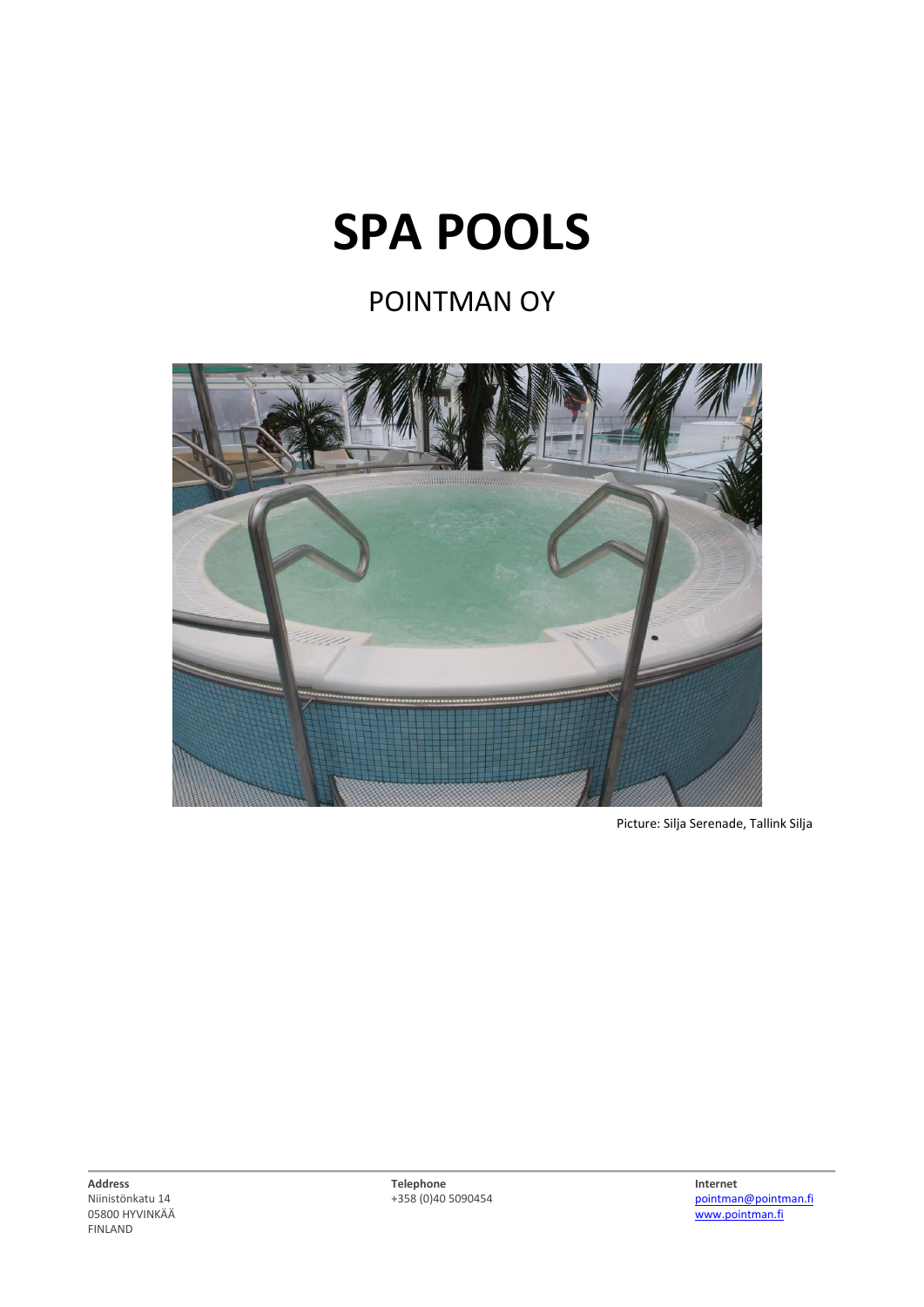

**Pointman Oy manufactures glass-fiber reinforced plastic spa pools for both land and ship installation. The surface of the spa pool has a high quality gelcoat surface. If necessary, the outer edge of the pool above water surface can be coated for example with mosaic tiles.**

The spa pools are manufactured to meet the requirements of the USPH standard. The pools can be completely customized to the customer's needs.

Picture: Hyvinvointikartano Kaisankoti, Espoo

The following aspects have been considered in the design of the pools:

- The eco-design of the water treatment system ensures that water is not wasted
- Reduced water loss due to raised side profile
- Ergonomically designed seat unit
- Providing clients with luxurious spa experience
- Simple maintenance instructions



Picture: Porvoo indoor swimming hall

**Address Telephone Internet**

Niinistönkatu 14<br>
05800 HYVINKÄÄ<br>
05800 HYVINKÄÄ [www.pointman.fi](http://www.pointman.fi/)